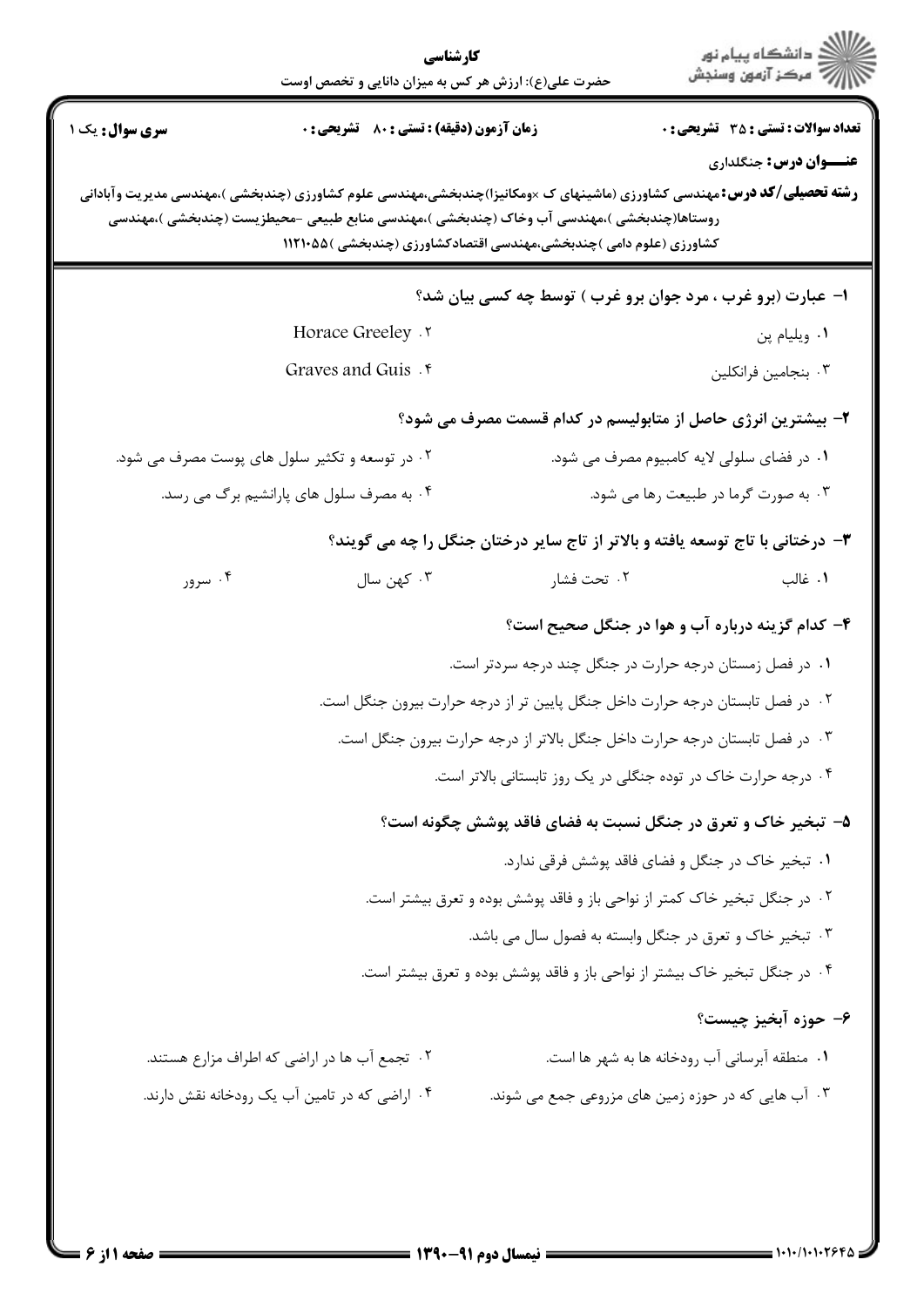|                                                                                                                                                                                                                                                                                                                                    | كارشناسي<br>حضرت علی(ع): ارزش هر کس به میزان دانایی و تخصص اوست            |               | ر<br>دانشڪاه پيام نور)<br>اڳ مرڪز آزمون وسنڊش                 |
|------------------------------------------------------------------------------------------------------------------------------------------------------------------------------------------------------------------------------------------------------------------------------------------------------------------------------------|----------------------------------------------------------------------------|---------------|---------------------------------------------------------------|
| <b>سری سوال : ۱ یک</b>                                                                                                                                                                                                                                                                                                             | <b>زمان آزمون (دقیقه) : تستی : 80 ٪ تشریحی : 0</b>                         |               | <b>تعداد سوالات : تستی : 35 - تشریحی : 0</b>                  |
| <b>عنـــوان درس:</b> جنگلداری<br><b>رشته تحصیلی/کد درس:</b> مهندسی کشاورزی (ماشینهای ک ×ومکانیزا)چندبخشی،مهندسی علوم کشاورزی (چندبخشی )،مهندسی مدیریت وآبادانی<br>روستاها(چندبخشی )،مهندسی آب وخاک (چندبخشی )،مهندسی منابع طبیعی -محیطزیست (چندبخشی )،مهندسی<br>کشاورزی (علوم دامی )چندبخشی،مهندسی اقتصادکشاورزی (چندبخشی )۱۱۲۱۰۵۵ |                                                                            |               |                                                               |
| ۷– هدف اصلی اتحادیه بین المللی جامعه جنگلداران چیست؟                                                                                                                                                                                                                                                                               |                                                                            |               |                                                               |
| ۰۱ بالا بردن توانایی مالی بسیاری از ملت ها در زمینه تحصیلات جنگلداری در دانشگاه است.                                                                                                                                                                                                                                               |                                                                            |               |                                                               |
| ۰۲ حمایت از داد و ستد بین المللی است.                                                                                                                                                                                                                                                                                              |                                                                            |               |                                                               |
| ۰۳ افزایش سطح همکاری های بین المللی در حرفه جنگل داری است.                                                                                                                                                                                                                                                                         |                                                                            |               |                                                               |
|                                                                                                                                                                                                                                                                                                                                    |                                                                            |               | ۰۴ ایجاد انگیزه در تحقیقات جنگل است.                          |
| ۸– اندازه و سن نهال های کاشته شده در جنگل های مصنوعی وابسته به چیست؟                                                                                                                                                                                                                                                               |                                                                            |               |                                                               |
|                                                                                                                                                                                                                                                                                                                                    | ۰۲ شیب زمین                                                                |               | ۰۱ گونه و هدف مورد نظر                                        |
|                                                                                                                                                                                                                                                                                                                                    | ۰۴ مبزان مواد غذایی موجود در خاک                                           |               | ۰۳ جهت حرکت باد                                               |
|                                                                                                                                                                                                                                                                                                                                    |                                                                            |               | ۹- کدام یک از موارد بهتر بودن شرایط زهکشی خاک را نشان می دهد؟ |
|                                                                                                                                                                                                                                                                                                                                    | ۰۲ یک طرف شیار بالاتر از وسط باشد.<br>۰۱ دو طرف شیار پایین تر از وسط باشد. |               |                                                               |
| ۰۴ یک طرف شیار پایین تر از وسط باشد.<br>۰۳ دو طرف شیار بالاتر از وسط باشد.                                                                                                                                                                                                                                                         |                                                                            |               |                                                               |
| ۱۰- روش های قطع به کار رفته در مدیریت جنگل در راستای چه اهدافی است؟                                                                                                                                                                                                                                                                |                                                                            |               |                                                               |
| ۰۴ جنگل شناسی                                                                                                                                                                                                                                                                                                                      | ۰۳ اکولوژیکی                                                               | ۰۲ زیست محیطی | ۰۱ اقتصادی                                                    |
|                                                                                                                                                                                                                                                                                                                                    |                                                                            |               | 1۱- جدیدترین شکل اندازه گیری جنگل چیست؟                       |
|                                                                                                                                                                                                                                                                                                                                    | ٠٢ برآورد ارتفاع درختان جنگلی است.                                         |               | ٠١. برآورد بيوماس گياهان است.                                 |
| ۰۴ برآورد سن درختان جنگلی است.                                                                                                                                                                                                                                                                                                     |                                                                            |               | ترآورد میزان م $CO_\mathsf{P}$ و م $O_\mathsf{P}$ است. "      |
|                                                                                                                                                                                                                                                                                                                                    |                                                                            |               | dbh  –۱۲ چیست؟                                                |
|                                                                                                                                                                                                                                                                                                                                    | ۰۲ اختصار قطر برابر سينه است.                                              |               | ٠١ اختصار ارتفاع برابر سينه است.                              |
|                                                                                                                                                                                                                                                                                                                                    | ۰۴ اختصار قطر برابر كل توده است.                                           |               | ۰۳ اختصار حجم کل توده است.                                    |
| ۱۳– دستگاه کالیپر برای اندازه گیری قطر کدام درختان مناسب است؟                                                                                                                                                                                                                                                                      |                                                                            |               |                                                               |
|                                                                                                                                                                                                                                                                                                                                    | ۰۲ برای درختان بیشتر از قطر ۲۰ اینچ مناسب است.                             |               | ٠١. براي درختان تا قطر ۵٠ اينچ مناسب است.                     |
|                                                                                                                                                                                                                                                                                                                                    | ۰۴ برای درختان بیشتر از قطر ۵۰ اینچ مناسب است.                             |               | ۰۳ برای درختان تا قطر ۲۰ اینچ مناسب است.                      |
|                                                                                                                                                                                                                                                                                                                                    |                                                                            |               |                                                               |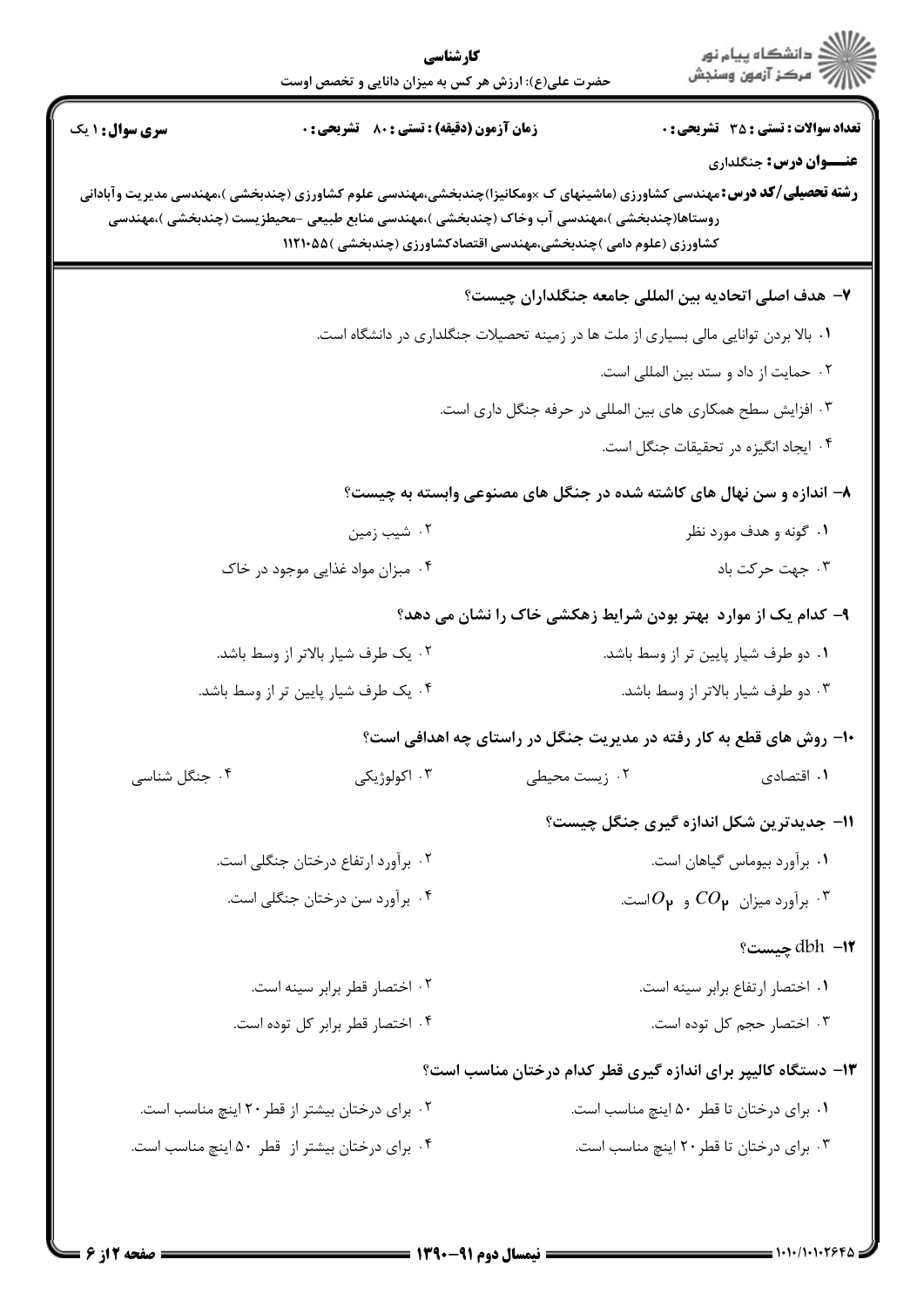|                                                                                                                                                                                                                                                                                                                                      | كارشناسي<br>حضرت علی(ع): ارزش هر کس به میزان دانایی و تخصص اوست                        |                                                                              | ِ<br>∭ دانشڪاه پيام نور<br>∭ مرڪز آزمون وسنڊش            |
|--------------------------------------------------------------------------------------------------------------------------------------------------------------------------------------------------------------------------------------------------------------------------------------------------------------------------------------|----------------------------------------------------------------------------------------|------------------------------------------------------------------------------|----------------------------------------------------------|
| <b>سری سوال : ۱ یک</b>                                                                                                                                                                                                                                                                                                               | <b>زمان آزمون (دقیقه) : تستی : 80 ٪ تشریحی : 0</b>                                     |                                                                              | <b>تعداد سوالات : تستی : 35 تشریحی : 0</b>               |
| <b>عنـــوان درس:</b> جنگلداری<br><b>رشته تحصیلی/کد درس:</b> مهندسی کشاورزی (ماشینهای ک ×ومکانیزا)چندبخشی،مهندسی علوم کشاورزی (چندبخشی )،مهندسی مدیریت وآبادانی<br>روستاها(چندبخشی )،مهندسی آب وخاک (چندبخشی )،مهندسی منابع طبیعی -محیطزیست (چندبخشی )،مهندسی<br>کشاورزی (علوم دامی )چندبخشی،مهندسی اقتصادکشاورزی (چندبخشی )۱۱۲۱۰۵۵ ( |                                                                                        |                                                                              |                                                          |
| ۱۴- جنگل های کدام یک از مناطق زیر بر روی معدن فسفات قدیمی و مزارع برنج مدفون شده زیر سیل رشد نموده است؟                                                                                                                                                                                                                              |                                                                                        |                                                                              |                                                          |
| ۰۱ منطقه ای در سواحل جنوبی کارولینا<br>٠٢ منطقه نسبتاً وسيعي از ايالت كاليفرنيا                                                                                                                                                                                                                                                      |                                                                                        |                                                                              |                                                          |
|                                                                                                                                                                                                                                                                                                                                      | ۰۴ منطقه وسيعي از ايالت ميشيگان                                                        | ۰۳ منطقه جنگلی Conner در شمال ایالت ویسکانسین                                |                                                          |
|                                                                                                                                                                                                                                                                                                                                      |                                                                                        |                                                                              | GNP -10 بیانگر چیست؟                                     |
|                                                                                                                                                                                                                                                                                                                                      | ۰۲ تولید ناخالص ملی                                                                    |                                                                              | ۰۱ تولید خالص ملی                                        |
|                                                                                                                                                                                                                                                                                                                                      | ۰۴ توسعه بين المللي تحقيقات جنگلداري                                                   |                                                                              | ۰۳ سازمان تحقیقات جنگلی                                  |
| ۱۶– اکثر رویشگاه های کاج سواحل جنوب شرقی آمریکا با کمبود کدام عنصر مواجه اند؟                                                                                                                                                                                                                                                        |                                                                                        |                                                                              |                                                          |
| ۰۴ آهن                                                                                                                                                                                                                                                                                                                               | ۰۳ پتاسیم                                                                              | ۰۲ نیتروژن                                                                   | ۰۱ فسفر                                                  |
|                                                                                                                                                                                                                                                                                                                                      |                                                                                        | ۱۷- در Vermont سوختن خرده چوب ها در دیگ های بخار به چه منظور انجام می پذیرد؟ |                                                          |
|                                                                                                                                                                                                                                                                                                                                      | ۰۲ شومینه های منزل                                                                     |                                                                              | ٠١ انجام عمل تقطير و توليد الكل                          |
| ۰۲ چرخاندن توربین های تولید کننده الکتریسیته<br>۰۲ تنور های صنعت <u>ی</u>                                                                                                                                                                                                                                                            |                                                                                        |                                                                              |                                                          |
| ۱۸– فارغ التحصیلان دانشکده های عمومی و مدارس فنی که از استعداد ذاتی و تجربه در خصوص جنگل برخورداربوده و از<br>علوم پیشرفته جنگل اطلاع کافی ندارند را چه می نامند؟                                                                                                                                                                    |                                                                                        |                                                                              |                                                          |
| ۰۴ اکولوژیست                                                                                                                                                                                                                                                                                                                         | ۰۳ مهندس جنگل                                                                          | ۰۲ تکنسین جنگل                                                               | ۰۱ جنگلبان                                               |
|                                                                                                                                                                                                                                                                                                                                      | ۱۹- کثرت سازمان های مرتبط با جنگل داری در کدام کشور بیانگر گسترش عملیات جنگل داری است؟ |                                                                              |                                                          |
| ۰۴ استرالیا                                                                                                                                                                                                                                                                                                                          | ۰۳ روسیه                                                                               | ۰۲ ایران                                                                     | ۰۱ چين                                                   |
|                                                                                                                                                                                                                                                                                                                                      |                                                                                        |                                                                              | <b>۲۰</b> - کدام یک از مکان های زیر فاقد بنگاه جنگل است؟ |
|                                                                                                                                                                                                                                                                                                                                      | ۰۲ آلاسگا                                                                              |                                                                              | ٠١ تاسمانى                                               |
|                                                                                                                                                                                                                                                                                                                                      | ۴. جزیره Prince Edward                                                                 |                                                                              | ۰۳ روسیه                                                 |
|                                                                                                                                                                                                                                                                                                                                      |                                                                                        |                                                                              |                                                          |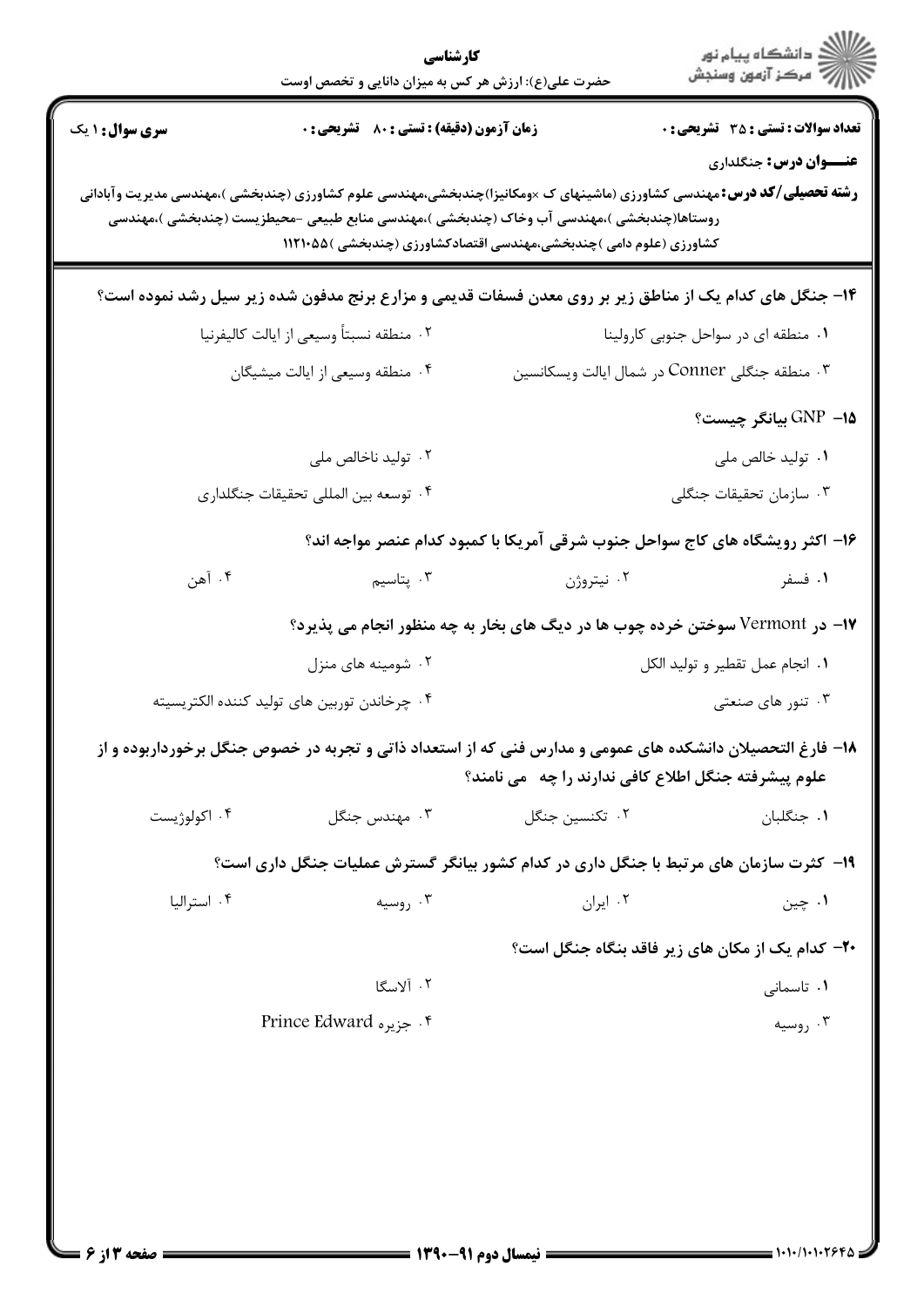|                                                                                                                                                                                                                                                                                                     | كارشناسي<br>حضرت علی(ع): ارزش هر کس به میزان دانایی و تخصص اوست |                        | ≦ دانشڪاه پيام نور<br>7- مرڪز آزمون وسنڊش                                   |
|-----------------------------------------------------------------------------------------------------------------------------------------------------------------------------------------------------------------------------------------------------------------------------------------------------|-----------------------------------------------------------------|------------------------|-----------------------------------------------------------------------------|
| <b>سری سوال : ۱ یک</b>                                                                                                                                                                                                                                                                              | زمان آزمون (دقیقه) : تستی : 80 ٪ تشریحی : 0                     |                        | <b>تعداد سوالات : تستی : 35 تشریحی : 0</b><br><b>عنـــوان درس:</b> جنگلداری |
| <b>رشته تحصیلی/کد درس:</b> مهندسی کشاورزی (ماشینهای ک ×ومکانیزا)چندبخشی،مهندسی علوم کشاورزی (چندبخشی )،مهندسی مدیریت وآبادانی<br>روستاها(چندبخشی )،مهندسی آب وخاک (چندبخشی )،مهندسی منابع طبیعی –محیطزیست (چندبخشی )،مهندسی<br>کشاورزی (علوم دامی )چندبخشی،مهندسی اقتصادکشاورزی (چندبخشی )۱۱۲۱۰۵۵ ( |                                                                 |                        |                                                                             |
| <b>۲۱</b> – چرا خط کش Biltmore وسیله دقیقی برای اندازه گیری نیست؟                                                                                                                                                                                                                                   |                                                                 |                        |                                                                             |
| <mark>۱.</mark> زیرا تنظیم فاصله چشم تا درخت در حد ۲۵ اینچ مشکل است.                                                                                                                                                                                                                                |                                                                 |                        |                                                                             |
| ۰۲ زیرا برای اندازه گیری قطر برابر سینه در کلاسه های قطری ۱ اینچ و ۲ اینچ مناسب نیست.                                                                                                                                                                                                               |                                                                 |                        |                                                                             |
| ۰۳ زیرا نیاز به افراد با مهارت کافی برای اندازه گیری دارد.                                                                                                                                                                                                                                          |                                                                 |                        |                                                                             |
|                                                                                                                                                                                                                                                                                                     |                                                                 |                        | ۰۴ زیرا نیازمند وقت و زمان بسیار برای اندازه گیری است.                      |
| ۲۲- در کدام یک از شرایط زیر فاصله افقی، معیار کار، در اندازه گیری ارتفاع درخت است؟                                                                                                                                                                                                                  |                                                                 |                        |                                                                             |
| ۰۲ زمانی که درختان روی سطح مسطح قرار داشته باشند.                                                                                                                                                                                                                                                   |                                                                 |                        | ۰۱ زمانی که اندازه گیر بالای نوک یا پایین پای درخت باشد.                    |
|                                                                                                                                                                                                                                                                                                     | ۰۴ زمانی که اندازه گیر بین نوک و پای درخت باشد.                 |                        | ۰۳ زمانی که درخت روی شیب قرار داشته باشد.                                   |
| ۲۳– شاخه های پیرامونی در بر آورد سن کدام درختان کاربرد دارد؟                                                                                                                                                                                                                                        |                                                                 |                        |                                                                             |
|                                                                                                                                                                                                                                                                                                     | ۰۲ سن درختان بزرگ مخصوصاً پهن برگان                             |                        | ۰۱ سن درختان کوچک مخصوصاً پهن برگان                                         |
|                                                                                                                                                                                                                                                                                                     | ۰۴ سن درختان کوچک مخصوصاً سوزنی برگان                           |                        | ۰۳ سن درختان بزرگ مخصوصاً سوزنی برگان                                       |
| ۲۴- مالک ، خریدار و فروشنده چوب درختان جنگلی با کدام یک از موارد زیر سروکار دارد؟                                                                                                                                                                                                                   |                                                                 |                        |                                                                             |
| ۰۲ داده های حجمی بر حسب متر مکعب                                                                                                                                                                                                                                                                    |                                                                 |                        | ٠١ ارتفاع درختان جنگل                                                       |
|                                                                                                                                                                                                                                                                                                     | ۰۴ تعداد درختان جنگل                                            |                        | ۰۳ قطر درختان جنگل                                                          |
|                                                                                                                                                                                                                                                                                                     |                                                                 |                        | <b>۲۵</b> - بن بری در عمق و محل مناسب باعث چه چیزی می شود؟                  |
| ۰۲ تضمین جهت مناسب و دلخواه افتادن درختان                                                                                                                                                                                                                                                           |                                                                 |                        | ۰۱ استفاده بهینه از چوب                                                     |
| ۰۴ سرعت پیدایش نهال جدید از محل قطع                                                                                                                                                                                                                                                                 |                                                                 |                        | ۰۳ سهولت قطع درخت                                                           |
| ۲۶– کدام یک از ماشین آلات قطع مکانیکی درختان زیر می تواند درخت را بریده و به قطعات ۶ فوتی تقسیم نماید؟                                                                                                                                                                                              |                                                                 |                        |                                                                             |
| $fDW$ .                                                                                                                                                                                                                                                                                             | Shear .r                                                        | <b>Feler_Buncher</b> . | Bushcombine .                                                               |
|                                                                                                                                                                                                                                                                                                     |                                                                 |                        | ٢٧- امروزه رايج ترين شيوه حمل و نقل گرده بينه ها چيست؟                      |
| ۰۴ كاميون                                                                                                                                                                                                                                                                                           | ۰۳ کشتی                                                         | ۰۲ چرخبال              | ۰۱ راه آهن                                                                  |
|                                                                                                                                                                                                                                                                                                     |                                                                 |                        |                                                                             |
|                                                                                                                                                                                                                                                                                                     |                                                                 |                        |                                                                             |
|                                                                                                                                                                                                                                                                                                     |                                                                 |                        |                                                                             |

 $18.5<sub>1</sub>$ 

11111111764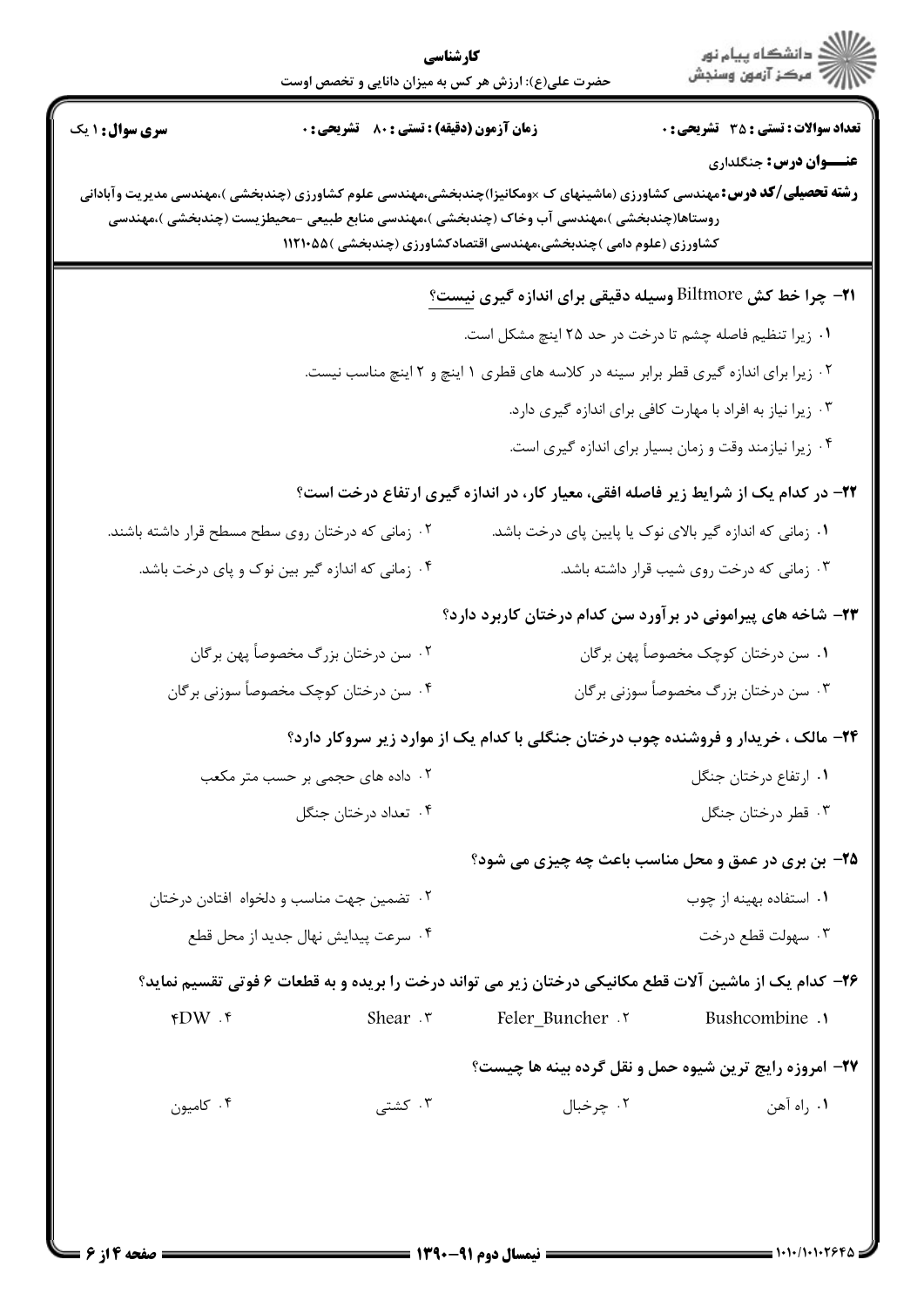|                                                                         | كارشناسي<br>حضرت علی(ع): ارزش هر کس به میزان دانایی و تخصص اوست                                                                                                                                                                                                                                     |                                                            | ڪ دانشڪاه پيام نور<br>ر∕⊂ مرڪز آزمون وسنڊش                                  |
|-------------------------------------------------------------------------|-----------------------------------------------------------------------------------------------------------------------------------------------------------------------------------------------------------------------------------------------------------------------------------------------------|------------------------------------------------------------|-----------------------------------------------------------------------------|
| <b>سری سوال : ۱ یک</b>                                                  | <b>زمان آزمون (دقیقه) : تستی : 80 ٪ تشریحی : 0</b>                                                                                                                                                                                                                                                  |                                                            | <b>تعداد سوالات : تستی : 35 تشریحی : 0</b><br><b>عنـــوان درس:</b> جنگلداری |
|                                                                         | <b>رشته تحصیلی/کد درس:</b> مهندسی کشاورزی (ماشینهای ک ×ومکانیزا)چندبخشی،مهندسی علوم کشاورزی (چندبخشی )،مهندسی مدیریت وآبادانی<br>روستاها(چندبخشی )،مهندسی آب وخاک (چندبخشی )،مهندسی منابع طبیعی -محیطزیست (چندبخشی )،مهندسی<br>کشاورزی (علوم دامی )چندبخشی،مهندسی اقتصادکشاورزی (چندبخشی )۱۱۲۱۰۵۵ ( |                                                            |                                                                             |
| ۲۸- کرم های تلگراف جزء کدام دسته از حشرات درختان جنگلی به شمار می روند؟ |                                                                                                                                                                                                                                                                                                     |                                                            |                                                                             |
|                                                                         | ۰۲ حشرات ایجاد کننده زخم                                                                                                                                                                                                                                                                            |                                                            | ۰۱ حشرات بذري                                                               |
|                                                                         | ۰۴ حشرات شیره خوار                                                                                                                                                                                                                                                                                  |                                                            | ۰۳ تغذیه کننده های ریشه                                                     |
|                                                                         |                                                                                                                                                                                                                                                                                                     |                                                            | Frass –۲۹ چیست؟                                                             |
|                                                                         |                                                                                                                                                                                                                                                                                                     |                                                            | ۰۱ پودر چوبی پای درختان است.                                                |
|                                                                         |                                                                                                                                                                                                                                                                                                     |                                                            | ۲. مقادیر زیاد حشره فعال در خاک است.                                        |
|                                                                         |                                                                                                                                                                                                                                                                                                     |                                                            | ۰۳ اپیدمی شدن آفات جنگلی است.                                               |
|                                                                         |                                                                                                                                                                                                                                                                                                     | ۰۴ فرآیند پوسیدن و تجزیه برگ ها و شاخه های پای درخت است.   |                                                                             |
|                                                                         | ۳۰– کدام گزینه زیر در بر هم زدن چرخه مواد غذایی در اکوسیستم جنگل نقش مهم داشته و حتی باعث مرگ درختان نیز می                                                                                                                                                                                         |                                                            | شود؟                                                                        |
| ۰۴ قارچ های اندومیکوریز                                                 | ۰۳ قارچ های ساپروفیت                                                                                                                                                                                                                                                                                | ۰۲ قارچ های پارازیت                                        | ۰۱ باکتری ها                                                                |
|                                                                         | ۳۱− کدام یک از آفات زیر به وسیله حرکت اسپورهای موجود در موهای آلوده انگوربه سوزن های کاج انتقال می یابد؟                                                                                                                                                                                            |                                                            |                                                                             |
|                                                                         | ۰۲ سیاهک تاولی کاج سفید                                                                                                                                                                                                                                                                             |                                                            | ۰۱ سیاهک دوکی شکل جنوبی                                                     |
|                                                                         | ۰۴ بیماری پژمردگی شاه بلوط                                                                                                                                                                                                                                                                          |                                                            | ۰۳ بیماری نارون هلندی                                                       |
|                                                                         |                                                                                                                                                                                                                                                                                                     |                                                            | 33- در کدام شرایط زیر فناپذیری درخت در اثر گرما اتفاق می افتد؟              |
|                                                                         |                                                                                                                                                                                                                                                                                                     | ۰۱ مکان هایی که درجه هوا بین ۵۰ تا ۱۰۰ درجه فارنهایت باشد. |                                                                             |
|                                                                         |                                                                                                                                                                                                                                                                                                     | ۰۲ مکان هایی که درجه هوا بین ۴۹ تا ۵۴ درجه فارنهایت باشد.  |                                                                             |
|                                                                         |                                                                                                                                                                                                                                                                                                     |                                                            | ۰۳ مکان هایی که جریان هوا قوی باشد.                                         |
|                                                                         |                                                                                                                                                                                                                                                                                                     |                                                            | ۰۴ مکان هایی که جریان هوا ضعیف باشد.                                        |
|                                                                         |                                                                                                                                                                                                                                                                                                     |                                                            | <b>۳۳</b> − کرم های کوچک بیشتر طعمه کدام یک از حیوانات جنگلی می شوند؟       |
| ۰۴ سنجاب ها                                                             | ۰۳ سمورها                                                                                                                                                                                                                                                                                           | ۰۲ راسوها                                                  | ۰۱ پرندگان                                                                  |
|                                                                         |                                                                                                                                                                                                                                                                                                     |                                                            |                                                                             |